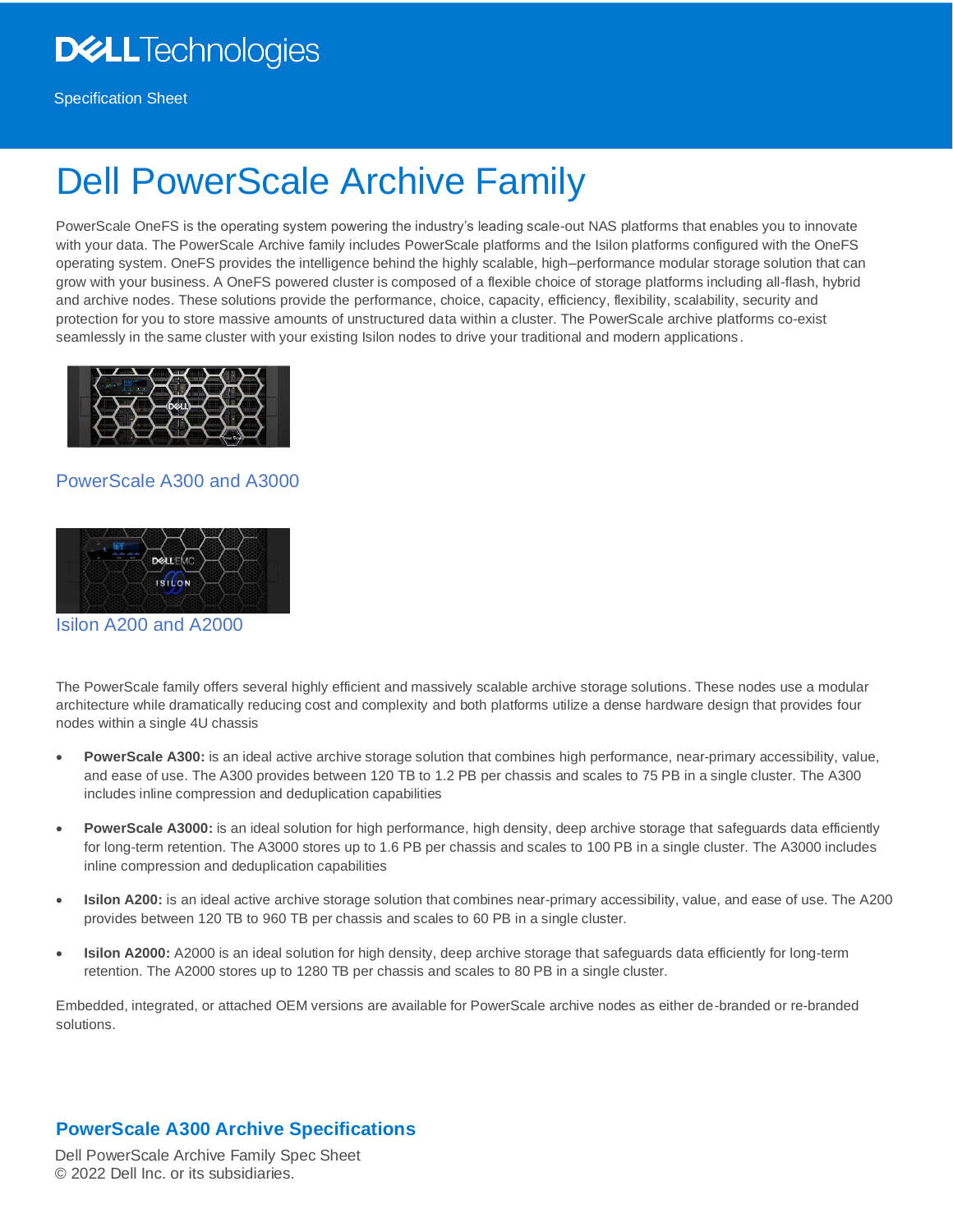| <b>A300 ATTRIBUTES &amp;</b><br><b>OPTIONS</b>                        | 2 TB HDD                                                                                | 4 TB HDD | 8 TB HDD | 12 TB HDD | 16 TB HDD | $20$ TB HDD |
|-----------------------------------------------------------------------|-----------------------------------------------------------------------------------------|----------|----------|-----------|-----------|-------------|
| Chassis capacity                                                      | 120 TB                                                                                  | 240 TB   | 480 TB   | 720 TB    | 960 TB    | 1.2 PB      |
| HDD drives (3.5") per chassis                                         |                                                                                         |          |          | 60        |           |             |
| Self-encrypting drive (SED HDD) FIPS<br>140-2 compliant option        | Yes, except 20 TB drives                                                                |          |          |           |           |             |
| Operating system                                                      | OneFS 9.2.1 or later                                                                    |          |          |           |           |             |
| Number of nodes per chassis                                           | $\overline{4}$                                                                          |          |          |           |           |             |
| ECC memory (per node)                                                 | 96 GB                                                                                   |          |          |           |           |             |
| Cache (per node) solid state drives<br>(800GB, 1.6TB, 3.2TB, 7.68 TB) | 1 or 2<br>Capacity and number of SSDs determined by HDD size and count <sup>2</sup>     |          |          |           |           |             |
| Front-end networking (per node)                                       | 2 x 100 GbE (QSFP28) or 2 x 25GbE (SFP28)                                               |          |          |           |           |             |
| Infrastructure networking (per node)                                  | 2 InfiniBand connections with QDR links or<br>2 X 100 GbE (QSFP28) or 2 X 25GbE (SFP28) |          |          |           |           |             |
| Max Power Consumption @ 200~240v<br>$(\text{per chassis})^1$          | 1070 Watts (@25°C)                                                                      |          |          |           |           |             |
| Typical thermal rating                                                | 3651 BTU/hr                                                                             |          |          |           |           |             |

<sup>1</sup>Values at <25° C are reflective of more steady state maximum values during normal operation <sup>2</sup>Some versions of A300 default with just one 800GB and will only support L3 cache configuration

# **PowerScale A3000 Archive Specifications**

| A3000 ATTRIBUTES & OPTIONS                                     | 12 TB HDD                | 16 TB HDD | 20 TB HDD |  |
|----------------------------------------------------------------|--------------------------|-----------|-----------|--|
| Chassis capacity                                               | 960                      | 1.28 PB   | 1.6 PB    |  |
| HDD drives (3.5") per chassis                                  | 80                       |           |           |  |
| Self-encrypting drive (SED HDD) FIPS 140-2<br>compliant option | Yes, except 20 TB drives |           |           |  |
| Operating system                                               | One FS 9.2.1 or later    |           |           |  |
| Number of nodes per chassis                                    | 4                        |           |           |  |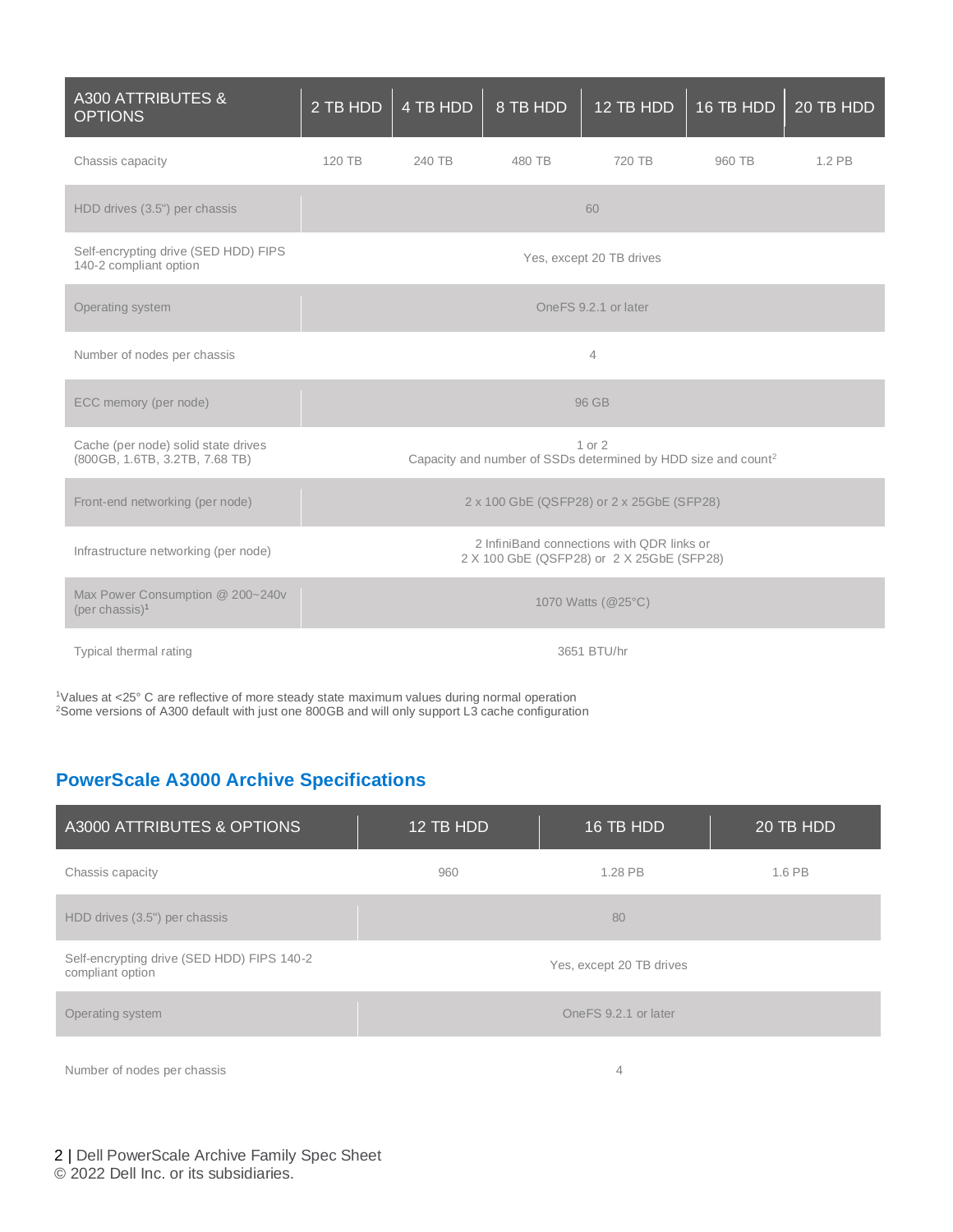| ECC memory (per node)                                                        | 96 GB                                                                                   |
|------------------------------------------------------------------------------|-----------------------------------------------------------------------------------------|
| Cache (per node) solid state drives (800GB <sup>2</sup> ,<br>3.2TB, 7.68 TB) | 1 or $2$<br>Capacity and number of SSDs determined by HDD size and count <sup>3</sup>   |
| Front-end networking (per node)                                              | 2 x 100 GbE (QSFP28) or 2 x 25GbE (SFP28)                                               |
| Infrastructure networking (per node)                                         | 2 InfiniBand connections with ODR links or<br>2 X 100 GbE (QSFP28) or 2 X 25GbE (SFP28) |
| Max Power Consumption @ 200~240v (per<br>$chassis)$ <sup>1</sup>             | 1230 Watts (@25°C)                                                                      |
| Typical thermal rating                                                       | 4197 BTU/hr                                                                             |

<sup>1</sup> Values at <25° C are reflective of more steady state maximum values during normal operation

<sup>2</sup> Some versions of A3000 default with just one 800GB and will only support L3 cache configuration

<sup>3</sup>20TB drive version of A3000 default with one 7.68TB cache drive while 12 and 16TB drive versions default with two 3.2TB Cache drives

# **Isilon A200 Archive Specifications**

| A200 ATTRIBUTES & OPTIONS                                                                                 | 2 TB HDD                                                                                          | $\overline{4}$ TB HDD | 8 TB HDD       | $12$ TB HDD | 16 TB HDD |
|-----------------------------------------------------------------------------------------------------------|---------------------------------------------------------------------------------------------------|-----------------------|----------------|-------------|-----------|
| Chassis capacity                                                                                          | 120 TB                                                                                            | 240 TB                | 480 TB         | 720 TB      | 960 TB    |
| HDD drives (3.5") per chassis                                                                             |                                                                                                   |                       | 60             |             |           |
| Self-encrypting drive (SED HDD) FIPS 140-2<br>compliant option                                            |                                                                                                   |                       | Yes            |             |           |
| Operating system                                                                                          | OneFS 8.1 or later except for self-encrypting drive options which require OneFS 8.1.0.1 or later. |                       |                |             |           |
| Number of nodes per chassis                                                                               |                                                                                                   |                       | $\overline{4}$ |             |           |
| ECC memory (per node)                                                                                     |                                                                                                   |                       | 16 GB or 64 GB |             |           |
| Cache (per node) solid state drives (400 GB<br>SSD for 2, 4 and 8 TB HDD and 800 GB SSD<br>for 12 TB HDD) | 1 or 2                                                                                            |                       |                |             |           |
| Front-end networking (per node)                                                                           | 2 x 10GbE (SFP+) or 2 x 25GbE (SFP28)                                                             |                       |                |             |           |
| Infrastructure networking (per node)                                                                      | 2 InfiniBand connections with QDR links or 2 X 10GbE (SFP+)                                       |                       |                |             |           |
| Max Power Consumption @ 200~240v (per<br>$chassis)$ <sup>1</sup>                                          | 1060 Watts (@25°C)                                                                                |                       |                |             |           |
| Typical thermal rating                                                                                    | 3600 BTU/hr                                                                                       |                       |                |             |           |

<sup>1</sup>Values at <25° C are reflective of more steady state maximum values during normal operation

3 | Dell PowerScale Archive Family Spec Sheet © 2022 Dell Inc. or its subsidiaries.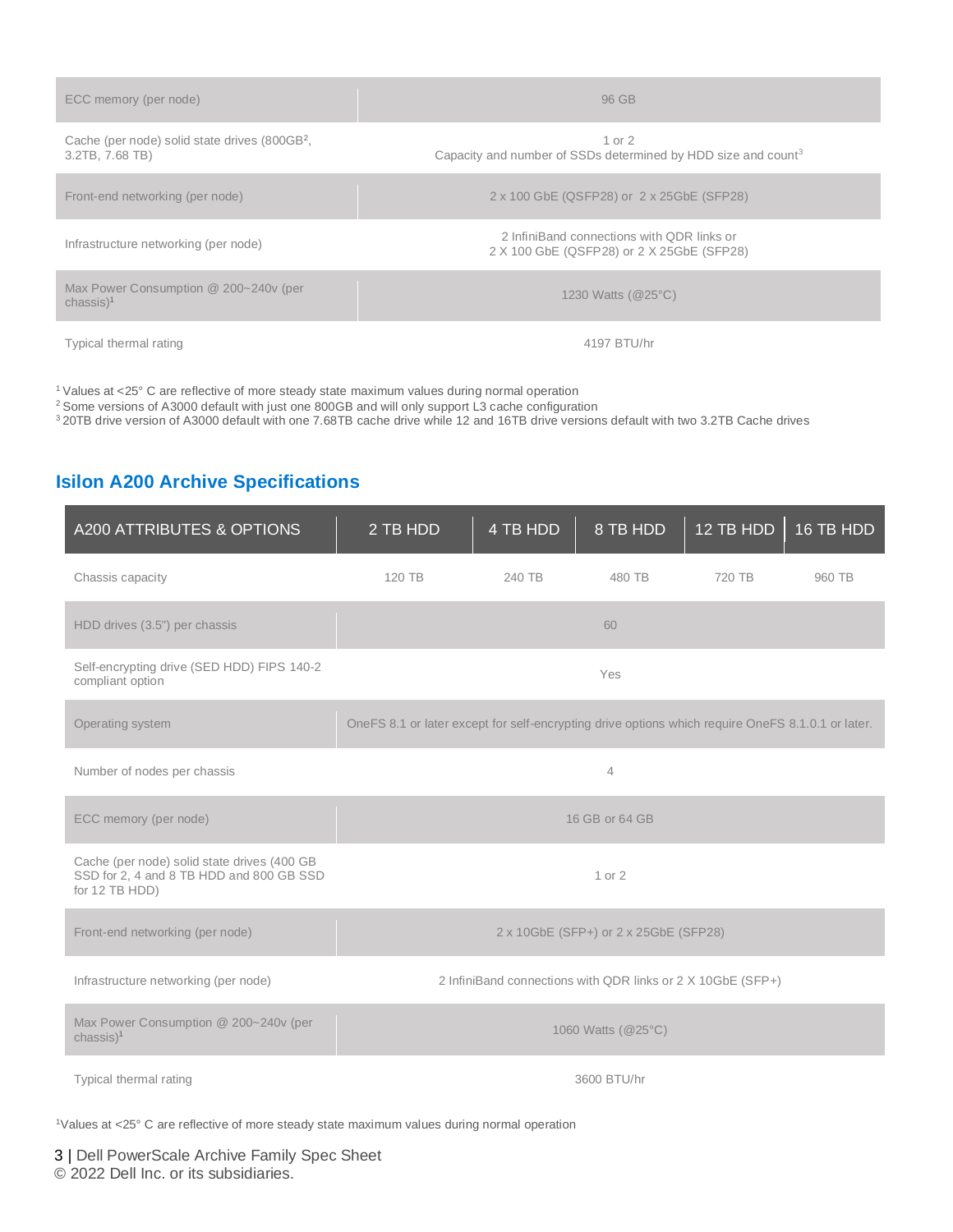# **Isilon A2000 Archive Specifications**

| A2000 ATTRIBUTES & OPTIONS                                                                                | 10 TB HDD                                                   | 12 TB HDD                                                                                         | 16 TB HDD |
|-----------------------------------------------------------------------------------------------------------|-------------------------------------------------------------|---------------------------------------------------------------------------------------------------|-----------|
| Chassis capacity                                                                                          | 800 TB                                                      | 960                                                                                               | 1.28 PB   |
| HDD drives (3.5") per chassis                                                                             |                                                             | 80                                                                                                |           |
| Self-encrypting drive (SED HDD) FIPS 140-2<br>compliant option                                            |                                                             | Yes                                                                                               |           |
| Operating system                                                                                          |                                                             | OneFS 8.1 or later except for self-encrypting drive options which require OneFS 8.1.0.1 or later. |           |
| Number of nodes per chassis                                                                               |                                                             | $\overline{4}$                                                                                    |           |
| ECC memory (per node)                                                                                     |                                                             | 16 GB or 64 GB                                                                                    |           |
| Cache (per node) solid state drives (400 GB SSD<br>for 2, 4 and 8 TB HDD and 800 GB SSD for 12 TB<br>HDD) |                                                             | 1 or 2                                                                                            |           |
| Front-end networking (per node)                                                                           |                                                             | 2 x 10GbE (SFP+) or 2 x 25GbE (SFP28)                                                             |           |
| Infrastructure networking (per node)                                                                      | 2 InfiniBand connections with QDR links or 2 X 10GbE (SFP+) |                                                                                                   |           |
| Max Power Consumption @ 200~240v (per<br>$chassis)$ <sup>1</sup>                                          | 1120 Watts (@25°C)                                          |                                                                                                   |           |
| Typical thermal rating                                                                                    | 3800 BTU/hr                                                 |                                                                                                   |           |

<sup>1</sup>Values at <25° C are reflective of more steady state maximum values during normal operation

| <b>CLUSTER</b><br><b>ATTRIBUTES</b> | A200              | A2000             | A300            | A3000            |
|-------------------------------------|-------------------|-------------------|-----------------|------------------|
| Number of chassis                   |                   |                   | 1 to 63         |                  |
| Number of nodes                     |                   |                   | 4 to 252        |                  |
| Cluster capacity                    | 120 TB to 60.4 PB | 800 TB to 80.6 PB | 120 TB to 75 PB | 960 TB to 100 PB |
| Rack units                          |                   |                   | 4 to 252        |                  |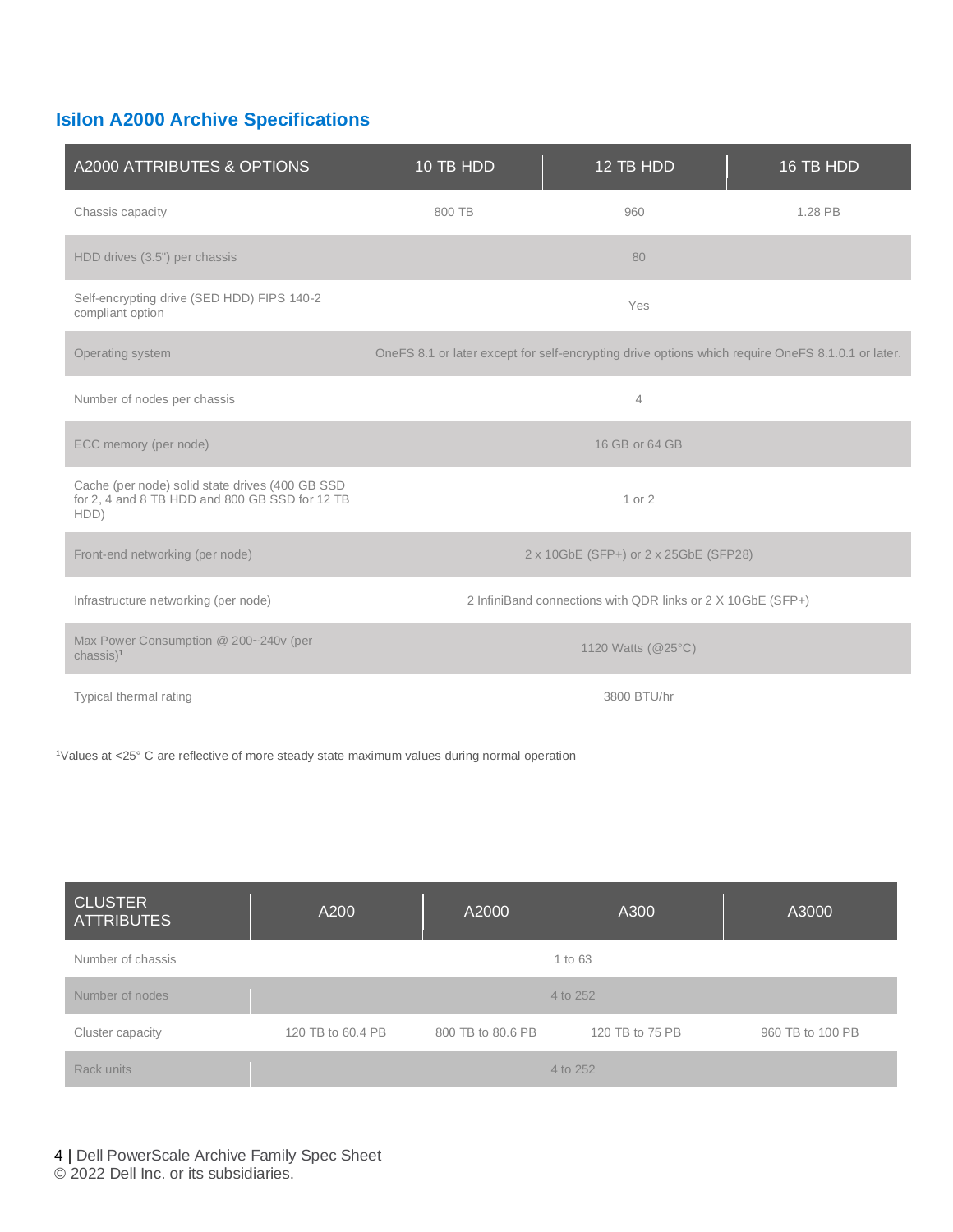# PowerScale Attributes

#### PRODUCT ATTRIBUTES

| Scale-out architecture    | Distributed fully symmetric clustered architecture that combines modular storage with OneFS operating<br>system in a single volume, single namespace and single filesystem                                                                                                                    |
|---------------------------|-----------------------------------------------------------------------------------------------------------------------------------------------------------------------------------------------------------------------------------------------------------------------------------------------|
| Modular design            | Four self-contained Isilon and PowerScale nodes include server, software, HDDs and SSDs in a 4U<br>rack-mountable chassis. 1U or 2U Rack-mountable PowerScale all-flash node that integrates into<br>existing PowerScale and Isilon clusters with backend Ethernet or InfiniBand connectivity |
| Operating system          | PowerScale OneFS distributed file system creates a cluster with a single file system and single global<br>namespace. It is fully journaled, fully distributed, and has a globally coherent write/read cache                                                                                   |
| High availability         | No-single-point-of-failure. Self-healing design protects against disk or node failure; includes back-end<br>intra-cluster failover                                                                                                                                                            |
| Scalability               | A cluster can scale up to 252 nodes. Minimum number of Isilon and PowerScale nodes per cluster is<br>four. Minimum number of PowerScale all-flash nodes per cluster is three. Add nodes to scale<br>performance and capacity                                                                  |
| Data protection           | FlexProtect file-level striping with support for N+1 through N+4 and mirroring data protection schemes                                                                                                                                                                                        |
| 2-way NDMP                | Supports two ports of Fibre Channel (8G) that allows for two-way NDMP connections and two ports of<br>standard 10GbE connectivity                                                                                                                                                             |
| Data retention            | SmartLock policy-based retention and protection against accidental deletion                                                                                                                                                                                                                   |
| Security                  | File system audit capability and STIG hardening to improve security and control of your storage<br>infrastructure and address regulatory compliance requirements                                                                                                                              |
| <b>Efficiency</b>         | SmartDedupe data deduplication option, which can reduce storage requirements. Inline data reduction<br>and compression available on F200, F600, F900, F810, H5600, H700, H7000, A300, and A3000 nodes                                                                                         |
| Automated storage tiering | Policy-based automated tiering options including SmartPools and CloudPools software to optimize<br>storage resources and lower costs                                                                                                                                                          |
| Network protocol support  | NFSv3, NFSv4, NFS Kerberized sessions (UDP or TCP), SMB1 (CIFS), SMB2, SMB3, SMB3-CA,<br>Multichannel, HTTP, FTP, NDMP, SNMP, LDAP, HDFS, S3, ADS, NIS reads/writes                                                                                                                           |
| Data replication          | SynclQ fast and flexible one-to-many file-based asynchronous replication between clusters. SmartSync<br>provides efficient file to file and file to object data movement                                                                                                                      |

#### ENVIRONMENTAL SPECIFICATIONS – POWER

Power factor is a measure of how effectively you are using electricity. The power factor of an [AC](https://en.wikipedia.org/wiki/Alternating_current) electrical power system is defined as the [ratio](https://en.wikipedia.org/wiki/Ratio) of the [real power](https://en.wikipedia.org/wiki/AC_power#Active,_reactive,_and_apparent_power) absorbed by the [load](https://en.wikipedia.org/wiki/Electrical_load) to the apparent power flowing in the circuit and is a [dimensionless number](https://en.wikipedia.org/wiki/Dimensionless_number) in the [closed interval](https://en.wikipedia.org/wiki/Closed_interval) of −1 to 1. A power factor of less than one indicates the voltage and current are not in phase, reducing the instantaneous [product](https://en.wikipedia.org/wiki/Product_(mathematics)) of the two.

For max power consumption information during unexpected environmental conditions, please refer to the "Site Preparation and Planning Guide".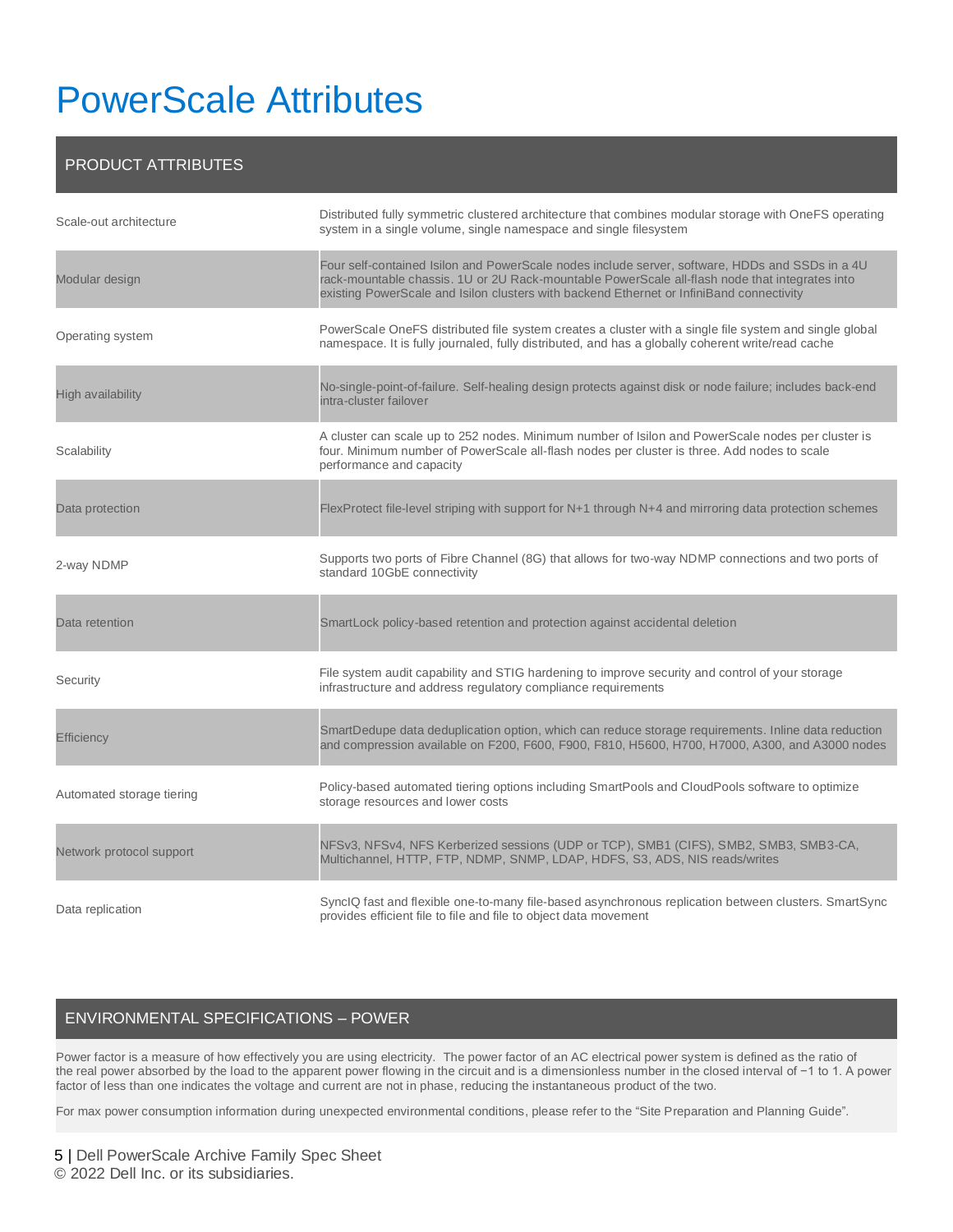**A200, A2000, A300 and A3000**: Dual-redundant, hot-swappable 1050W (low line) 1100W (high line) power supplies with power factor correction (PFC); rated for input voltages 90 - 130 VAC (low line) and 180-264 VAC (high line)

Power factor and efficiency rate for **A200, A2000, A300 and A3000**

| <b>System Load</b> | <b>Efficiency</b> | PF    |
|--------------------|-------------------|-------|
| 10%                | 86.00%            | 0.918 |
| 20%                | 92.95%            | 0.967 |
| 30%                | 93.93%            | 0.970 |
| 40%                | 94.41%            | 0.972 |
| 50%                | 94.49%            | 0.981 |
| 60%                | 94.11%            | 0.986 |
| 70%                | 94.04%            | 0.990 |
| 80%                | 93.86%            | 0.992 |
| 90%                | 93.63%            | 0.995 |
| 100%               | 93.25             | 0.996 |

CFM – Volume of airflow; cubic feet/minute

A2000 and A3000: each Node 60CFM, total chassis 240CFM (max.) A200 and A300: each Node 70CFM, total chassis 280CFM (max)

OPERATING ENVIRONMENT Compliant with ASHRAE A3 data center environment guidelines

#### **DIMENSIONS / WEIGHT:**

#### A200 and A300:

- Height: 7" (17.8 cm); Width: 17.6" (44.8 cm);
- Depth: (front NEMA rail to rear 2.5" SSD cover ejector): 35.8" (91.0 cm);
- Depth: (front of bezel to rear 2.5" SSD cover ejector): 37.6" (95.5 cm);

#### A2000 and A3000:

- Height: 7" (17.8 cm); Width: 17.6" (44.8 cm);
- Depth: (front NEMA rail to rear 2.5" SSD cover ejector): 40.4" (102.6 cm);
- Depth: (front of bezel to rear 2.5" SSD cover ejector): 42.2" (107.1 cm);

The following max weights per Chassis/node:

- A200: 240 lbs. (108.9 kg)
- A2000: 285 lbs. (129.3 kg)
- A300: 252.2 lbs (114.4 kg)
- A3000: 303 lbs. (137.4 kg)

MINIMUM SERVICE CLEARANCES FROM THE SERVICE CLEARANCES FROM THE SERVICE OF STATISTIC ACCORDING THE SERVICE OF STATISTIC AND THE SERVICE OF STATISTIC AND THE SERVICE OF STATISTIC AND THE SERVICE OF STATISTIC ACCORDING THE S